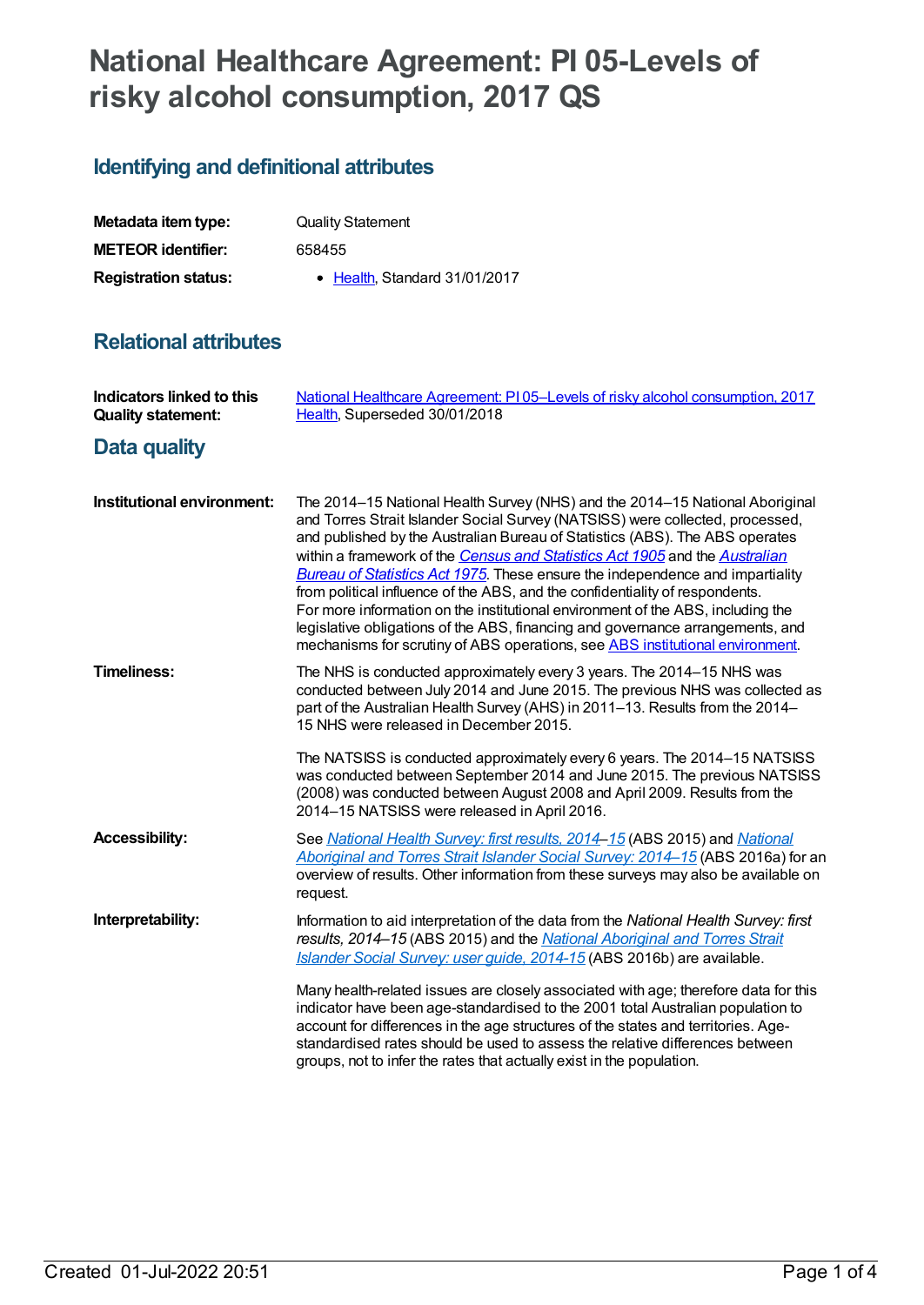| <b>Relevance:</b> | The 2014-15 NHS and 2014-15 NATSISS collected self-reported information on<br>alcohol consumption from persons aged 15 years and over.<br>In the 2014-15 NHS, lifetime risk (2009 National Health and Medical Research<br>Council (NHMRC) guidelines) was assessed using average daily consumption of<br>alcohol, derived from the type, brand, number and serving sizes of beverages<br>consumed on the 3 most recent days of the week prior to interview, in conjunction<br>with the total number of days alcohol was consumed in the week prior to interview.<br>The following formula for average daily amount of alcohol consumed (that is, an<br>average over the 7 days of the reference week) was used:                                                                                                                                                                                                                                                                                                                                                                                                                 |
|-------------------|---------------------------------------------------------------------------------------------------------------------------------------------------------------------------------------------------------------------------------------------------------------------------------------------------------------------------------------------------------------------------------------------------------------------------------------------------------------------------------------------------------------------------------------------------------------------------------------------------------------------------------------------------------------------------------------------------------------------------------------------------------------------------------------------------------------------------------------------------------------------------------------------------------------------------------------------------------------------------------------------------------------------------------------------------------------------------------------------------------------------------------|
|                   | • average consumption over the 3 days for which consumption details were<br>recorded x number of days consumed alcohol / 7.                                                                                                                                                                                                                                                                                                                                                                                                                                                                                                                                                                                                                                                                                                                                                                                                                                                                                                                                                                                                     |
|                   | In the 2014–15 NATSISS, lifetime risk (2009 NHMRC guidelines) was based on a<br>person's reported usual daily consumption of alcohol and the frequency of<br>consumption in the 12 months prior to interview.                                                                                                                                                                                                                                                                                                                                                                                                                                                                                                                                                                                                                                                                                                                                                                                                                                                                                                                   |
|                   | Intake of alcohol refers to the quantity of alcohol contained in any drinks consumed,<br>not the quantity of the drinks.                                                                                                                                                                                                                                                                                                                                                                                                                                                                                                                                                                                                                                                                                                                                                                                                                                                                                                                                                                                                        |
|                   | To measure against the 2009 NHMRC guidelines, in both surveys, reported<br>quantities of alcoholic drinks consumed were converted to millilitres (mls) of alcohol<br>present in those drinks, using the formula:                                                                                                                                                                                                                                                                                                                                                                                                                                                                                                                                                                                                                                                                                                                                                                                                                                                                                                                |
|                   | • alcohol content of the type of drink consumed (%) x number of drinks (of that<br>type) consumed x vessel size (in millilitres).                                                                                                                                                                                                                                                                                                                                                                                                                                                                                                                                                                                                                                                                                                                                                                                                                                                                                                                                                                                               |
|                   | Individuals are defined as at risk of long-term harm if they consume more than 2<br>standard drinks a day (2009 NHMRC alcohol guidelines).                                                                                                                                                                                                                                                                                                                                                                                                                                                                                                                                                                                                                                                                                                                                                                                                                                                                                                                                                                                      |
| <b>Accuracy:</b>  | The 2014-15 NHS was conducted in all states and territories, excluding Very<br>remote areas and discrete Indigenous communities. These exclusions are unlikely<br>to affect national estimates, and will only have a minor effect on aggregate<br>estimates produced for individual states and territories, excepting the Northern<br>Territory where the population living in private dwellings in Very remote areas<br>accounts for around 28% of persons. Non-private dwellings such as hotels, motels,<br>hospitals, nursing homes and short-stay caravan parks were also excluded from the<br>survey. The response rate for the 2014-15 NHS was 82%. Results are weighted to<br>account for non-response.                                                                                                                                                                                                                                                                                                                                                                                                                  |
|                   | The 2014–15 NATSISS was conducted in all states and territories, including Very<br>remote areas. Non-private dwellings such as hotels, motels, hospitals, nursing<br>homes and short-stay caravan parks were excluded from the survey. The response<br>rate for the 2014-15 NATSISS was 80%. Results are weighted to account for non-<br>response.                                                                                                                                                                                                                                                                                                                                                                                                                                                                                                                                                                                                                                                                                                                                                                              |
|                   | As they are drawn from a sample survey, data for indicators are subject to sampling<br>error. Sampling error occurs because only a small proportion of the population is<br>used to produce estimates that represent the whole population. Sampling error can<br>be reliably estimated as it is calculated based on the scientific methods used to<br>design surveys. Indications of the level of sampling error are given by the relative<br>standard error (RSE) and 95% margin of error (MOE). Estimates with an RSE<br>of 25-50% should be used with caution. Estimates with an RSE over 50% are<br>generally considered too unreliable for general use. Margins of error are provided<br>for proportions to assist in assessing the reliability of these data. The proportion<br>combined with the MOE defines a range which is expected to include the true<br>population value with a given level of confidence. This is known as the confidence<br>interval. Proportions with an MOE of greater than 10 percentage points indicate<br>that the range in which the true population value is expected is relatively wide. |
|                   | The collection of accurate data on quantity of alcohol consumed is difficult,<br>particularly where recall is concerned, given the nature and possible circumstances<br>of consumption. The use of the 1-week reference period in the NHS (with collection<br>of data for the most recent 3 days in the last week on which the person drank) is<br>considered to be short enough to minimise recall bias but long enough to obtain a<br>reasonable indication of drinking behaviour. In the 2014-15 NATSISS, information<br>was collected in terms of standard containers or measures (e.g. stubbie, nip, 10-oz<br>glass). Interviewers were trained to record as much information as possible when<br>questioning about quantities, as the calculation of standard drinks was done during                                                                                                                                                                                                                                                                                                                                      |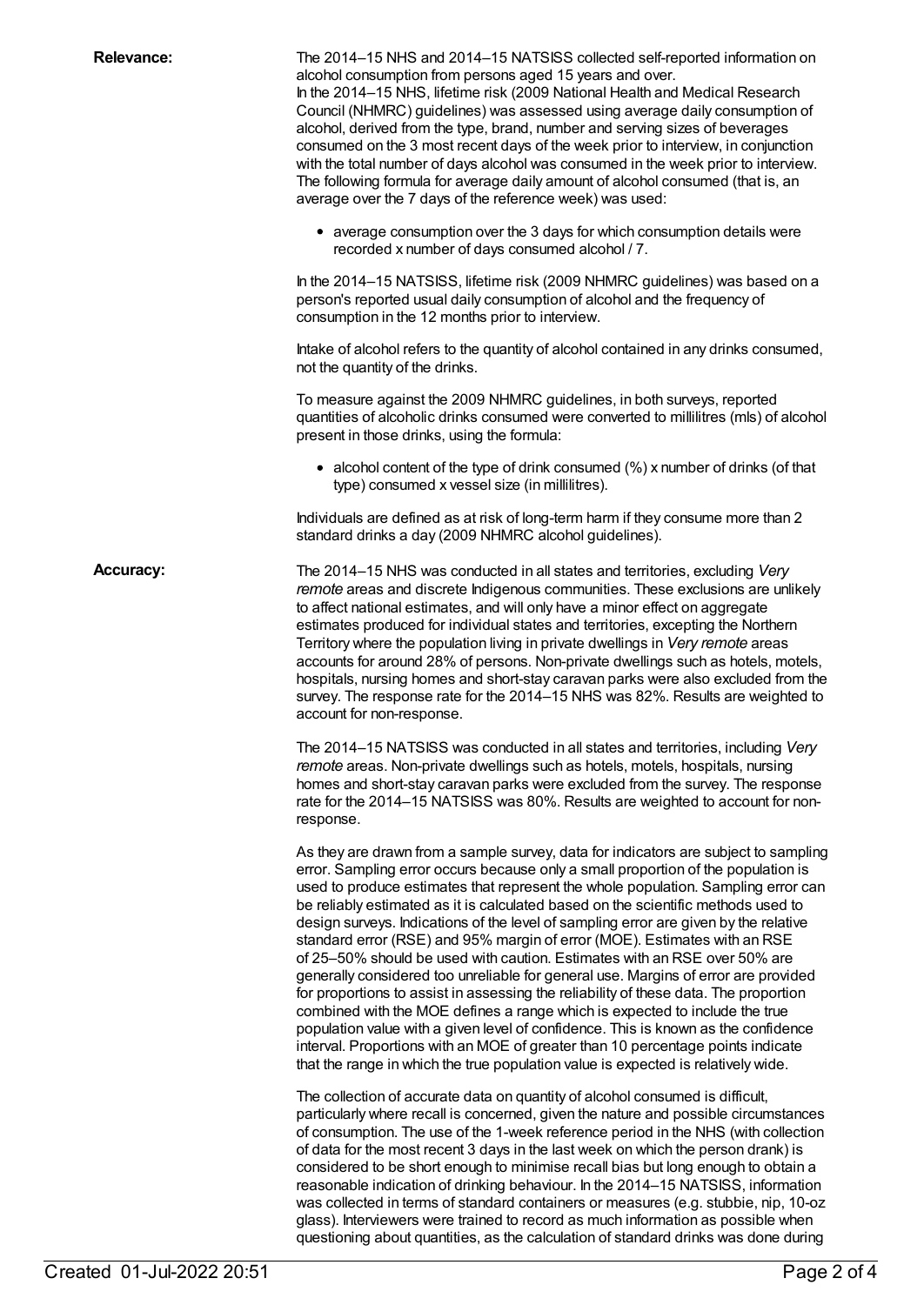data processing.

While the last-week-exact-recall method may not always reflect the usual drinking behaviour of the respondent at the individual level, at the population level this is expected to largely average out.

The collection and coding of individual brands and container size ensures that no mental calculation is required of the respondent in reporting standard drinks, and is considered to eliminate potential for the underestimation bias which is known to occur when people convert drinks into standard drinks.

The following comments apply to data for the general and non-Indigenous populations only.

#### **Adult alcohol consumption longer termrisk rates by state/territory and remoteness** (Table NHA 5.1):

RSEs for *Remote* New South Wales, Victoria, Queensland and Western Australia are greater than 50% and data are considered too unreliable for general use.

#### **Adult alcohol consumption longer termrisk rates by state/territory and Socio-Economic Indexes for Areas (SEIFA) quintiles (Table NHA5.2):**

- RSEs for quintile 1 in Western Australia, quintile 2 in the Northern Territory, and quintiles 2 and 3 in the Australian Capital Territory are greater than 25% and data should be used with caution.
- RSEs for quintile 1 in the Australian Capital Territory and the Northern Territory are greater than 50% and data are considered too unreliable for general use.

The following comments apply to data for the Aboriginal and Torres Strait Islander population **(Table NHA5.3)**:

This indicator has acceptable RSE levels of less than 25% for all states and territories.

**Coherence:** The 2014–15 NATSISS alcohol consumption data are not comparable with either the 2014–15 NHS or 2012–13 National Aboriginal and Torres Strait Islander Health Survey (NATSIHS) data due to differences in collection methodology, including use of a different reference period to determine average alcohol consumption (lifetime risk). In the 2014–15 NHS and 2012–13 NATSIHS, average alcohol consumption was determined based on the amount of alcohol consumed in the 3 most recent drinking days in the last week. In the 2014–15 NATSISS, average alcohol consumption was determined based on the amount of alcohol consumed on a usual drinking day.

> The 2014–15 NHS and 2014–15 NATSISS collected a range of other healthrelated information that can be analysed in conjunction with alcohol risk level. Other collections, such as the National Drug Strategy Household Survey (NDSHS), report against the same NHMRC guidelines. Results from the most recent NDSHS in 2013 show slightly different estimates for long-term harm from alcohol than in the 2014–15 NHS. These differences may be due to the greater potential for nonresponse bias in the NDSHS and the differences in collection methodology.

### **Source and reference attributes**

**Submitting organisation:** Australian Bureau of Statistics